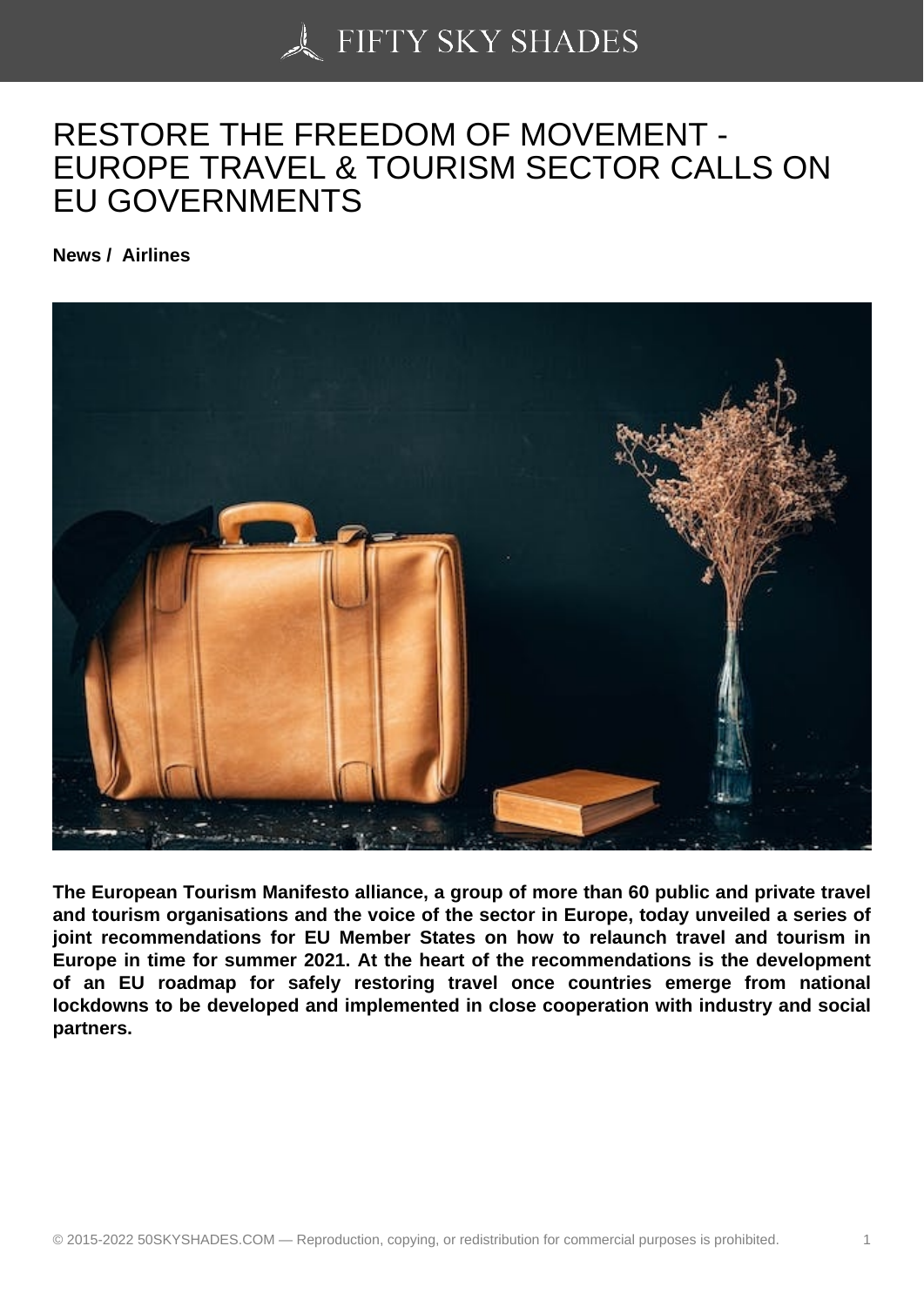**A dedicated Commission Task Force for the restoration of free movement of people would lead the development and implementation of the roadmap – and provide ongoing assessments based on risk and the latest scientific data. The goal would be to identify the conditions and scenarios under which current restrictions to international travel could be loosened and ultimately lifted across Europe and beyond. As a result, the roadmap will need to be agile and updated on a regular basis.**

The joint recommendations laid out by the European Tourism Manifesto alliance were shared with EU governments ahead of two crucial discussions – a videoconference of the European leaders on 25-26 February and an extraordinary meeting of Tourism Ministers on 1 March. The recommendations call on the Commission-led Task Force to track the progress and impact of ongoing vaccination campaigns as well as mitigation measures such as testing and quarantine, based on risk levels within the EU and internationally.

"Our goal is for Europe to return to its place as the leading tourist destination in the world – and a safe one. As EU vaccination programmes progress and protect the most vulnerable citizens, we must jointly prepare for the restart of travel. There is simply no time to lose – preparations on a common approach should begin now, in order to restore public confidence by the summer. Our recommendations detail a joint way forward towards restoring travel & tourism and freedom of movement on behalf of European citizens. We look forward to working with EU leaders to put this plan into action as soon as possible", state the authors of the paper.

## **A summary of the recommendations to EU Member States includes:**

## **1) Creation of an EU Task Force to restore freedom of movement of people:**

- A Commission-led Task Force for the restoration of free movement of people, to develop and implement a travel restart plan and recovery roadmap.

#### **2) Coordination of travel restrictions:**

- An improved and effective European coordination of travel restrictions and requirements is urgently needed to facilitate the restart of travel and tourism (9.5% of EU GDP) and offer predictability to travellers as well as to travel and tourism businesses, and their workers.

## **3) Testing: A harmonised EU framework for travel-related testing should encompass the following:**

- Members States to ensure affordable testing, sufficient capacity, mutual recognition of tests between Member States and continuous work at international level for the mutual recognition of tests.

- Validation of the use of antigen and other rapid tests for travel and tourism purposes1 is urgently needed, alongside regular assessment of the accepted tests as test efficacy improves (LAMP2 for instance).

## **4) E-Health certificates: EU coordination of national initiatives is urgently needed to avoid having 27 different certificates covering testing, vaccination and/or immunity:**